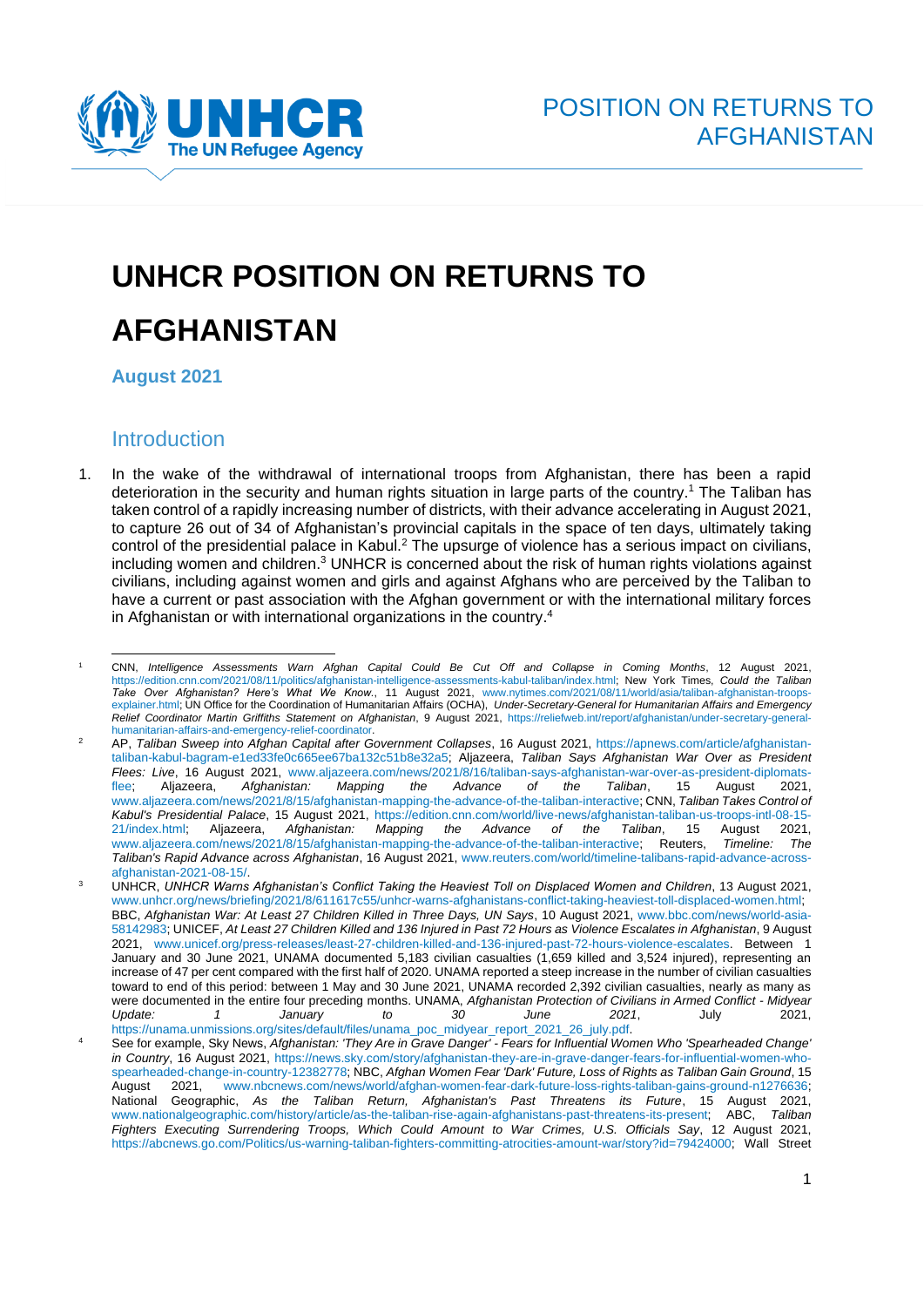

2. It is estimated that since the beginning of 2021 over 550,000 Afghans have been internally displaced by conflict within the country, including 126,000 new IDPs between 7 July 2021 and 9 August 2021.<sup>5</sup> While there are as yet no precise figures about the number of Afghans who have fled the country due to the hostilities and human rights violations, sources indicate that tens of thousands of Afghans have crossed international borders in recent weeks.<sup>6</sup>

## Access to the Territory and International Protection

- 3. As the situation in Afghanistan remains fluid and uncertain, UNHCR calls on all countries to allow civilians fleeing Afghanistan access to their territories and to ensure respect for the principle of nonrefoulement at all times. UNHCR notes the imperative to ensure that the right to seek asylum is not compromised, that borders are kept open and that people in need of international protection are not consigned to areas inside their country of origin that could potentially be dangerous. In this context, it is important to bear in mind that states have obligations, including under customary international law, to preserve cross-border access for civilians fleeing conflict and not to return forcibly refugees. The principle of non-refoulement includes non-rejection at the frontier.
- 4. All claims of nationals and former habitual residents of Afghanistan seeking international protection should be processed in fair and efficient procedures in accordance with international and regional refugee law. UNHCR is concerned that recent developments in Afghanistan are giving rise to an increase in international protection needs for people fleeing Afghanistan, whether as refugees under the 1951 Convention or regional refugee instruments, or as beneficiaries of other forms of international protection.<sup>7</sup> The same applies to those who were already in countries of asylum before the recent escalation of violence in Afghanistan. In light of the volatile situation in Afghanistan, UNHCR welcomes steps taken by some countries of asylum to suspend decision-making on international protection needs of nationals and former habitual residents of Afghanistan, until such time as the situation in the country has stabilized and reliable information about the security and human rights situation is available to

Journal, *Afghans Tell of Executions, Forced 'Marriages' in Taliban-Held Areas*, 12 August 2021[, www.wsj.com/articles/afghans](http://www.wsj.com/articles/afghans-tell-of-executions-forced-marriages-in-taliban-held-areas-11628780820)[tell-of-executions-forced-marriages-in-taliban-held-areas-11628780820;](http://www.wsj.com/articles/afghans-tell-of-executions-forced-marriages-in-taliban-held-areas-11628780820) USA Today, *'No Possible Life' Under Taliban Rule: Afghan Women Fear Murder, Oppression after US Withdrawal*, 5 August 2021, [https://eu.usatoday.com/in](https://eu.usatoday.com/in-depth/news/world/2021/08/05/afghanistan-withdrawal-taliban-takeover-leaves-women-constant-risk/7426022002/)[depth/news/world/2021/08/05/afghanistan-withdrawal-taliban-takeover-leaves-women-constant-risk/7426022002/;](https://eu.usatoday.com/in-depth/news/world/2021/08/05/afghanistan-withdrawal-taliban-takeover-leaves-women-constant-risk/7426022002/) Human Rights Watch (HRW), *Afghanistan: Advancing Taliban Execute Detainees*, 3 August 2021, [www.hrw.org/news/2021/08/03/afghanistan-advancing-taliban-execute-detainees;](http://www.hrw.org/news/2021/08/03/afghanistan-advancing-taliban-execute-detainees) HRW, *Afghanistan: Threats of Taliban Atrocities in Kandahar*, 23 July 2021[, www.hrw.org/news/2021/07/23/afghanistan-threats-taliban-atrocities-kandahar;](http://www.hrw.org/news/2021/07/23/afghanistan-threats-taliban-atrocities-kandahar) ABC News, *Afghanistan's Embassy Says Videos Show Afghan Civilians Being Tortured, Murdered by Taliban*, 16 July 2021, [www.abc.net.au/news/2021-07-16/taliban-militants-afghanistan-civilian-torture/100300730;](http://www.abc.net.au/news/2021-07-16/taliban-militants-afghanistan-civilian-torture/100300730) Wall Street Journal, *A Generation of Afghan Professionals Flees Ahead of Taliban Advance*, 7 July 2021, [www.wsj.com/articles/a-generation-of-afghan-youth](http://www.wsj.com/articles/a-generation-of-afghan-youth-afghanistan-american-troops-pullout-taliban-biden-11625667435)[afghanistan-american-troops-pullout-taliban-biden-11625667435.](http://www.wsj.com/articles/a-generation-of-afghan-youth-afghanistan-american-troops-pullout-taliban-biden-11625667435)

<sup>5</sup> OCHA, *Afghanistan: Conflict Induced Displacements*, accessed 16 August 2021, [www.humanitarianresponse.info/en/operations/afghanistan/idps.](http://www.humanitarianresponse.info/en/operations/afghanistan/idps) See also, UNHCR, *Afghan Refugees Reach Iran as Violence Escalates*, 9 August 2021, [www.unhcr.org/news/press/2021/8/611141ec4/afghan-refugees-reach-iran-violence-escalates.](http://www.unhcr.org/news/press/2021/8/611141ec4/afghan-refugees-reach-iran-violence-escalates)

<sup>6</sup> The Independent, *Iran Sets Up Refugee Camps along Border as Afghans Flee Taliban Rule*, 16 August 2021, [www.independent.co.uk/asia/south-asia/iran-afghanistan-refugee-camps-taliban-b1902953.html;](http://www.independent.co.uk/asia/south-asia/iran-afghanistan-refugee-camps-taliban-b1902953.html) Sky News, *Afghanistan: Chaos as Crowds Descend on Pakistan Border after Fleeing Taliban*, 13 August 2021, [https://news.sky.com/video/afghanistan-chaos](https://news.sky.com/video/afghanistan-chaos-as-crowds-descend-on-pakistan-border-after-fleeing-taliban-12380717)[as-crowds-descend-on-pakistan-border-after-fleeing-taliban-12380717;](https://news.sky.com/video/afghanistan-chaos-as-crowds-descend-on-pakistan-border-after-fleeing-taliban-12380717) New York Times, *As Fears Grip Afghanistan, Hundreds of Thousands Flee*, 31 July 2021 (updated 9 August 2021, [www.nytimes.com/2021/07/31/world/asia/afghanistan-migration](https://www.nytimes.com/2021/07/31/world/asia/afghanistan-migration-taliban.html)[taliban.html;](https://www.nytimes.com/2021/07/31/world/asia/afghanistan-migration-taliban.html) Gandhara, *'We Don't Have A Choice': Thousands Of Afghans Fleeing Abroad Daily As Taliban Violence Soars*, 26 July 2021[, https://gandhara.rferl.org/a/afghan-refugees-taliban-violence/31378092.html.](https://gandhara.rferl.org/a/afghan-refugees-taliban-violence/31378092.html) "The irregular entry of Afghans into Iran is currently estimated by the Government of Iran at approximately 5,000 per day, or up to three times the previously estimated daily average of 1,400-2,500." UNHCR, *Afghanistan Situation: Emergency Preparedness and Response in Iran*, 20 July 2021, [https://bit.ly/3lWZaG0.](https://bit.ly/3lWZaG0) 

<sup>7</sup> Applicable frameworks include that of the 1951 Refugee Convention and its 1967 Protocol; the EU Qualification Directive [European Union, *Directive 2011/95/EU of the European Parliament and of the Council on Standards for the Qualification of Third-Country Nationals or Stateless Persons as Beneficiaries of International Protection, for a Uniform Status for Refugees or for Persons Eligible for Subsidiary Protection, and for the Content of the Protection Granted (recast)* ("Qualification Directive"), 13 December 2011, [www.refworld.org/docid/4f06fa5e2.html\]](http://www.refworld.org/docid/4f06fa5e2.html); or other applicable regional frameworks, including the 1969 OAU Convention and the Cartagena Declaration [*Cartagena Declaration on Refugees, Colloquium on the International Protection of Refugees in Central America, Mexico and Panama*, 22 November 1984[, www.refworld.org/docid/3ae6b36ec.html\]](http://www.refworld.org/docid/3ae6b36ec.html).